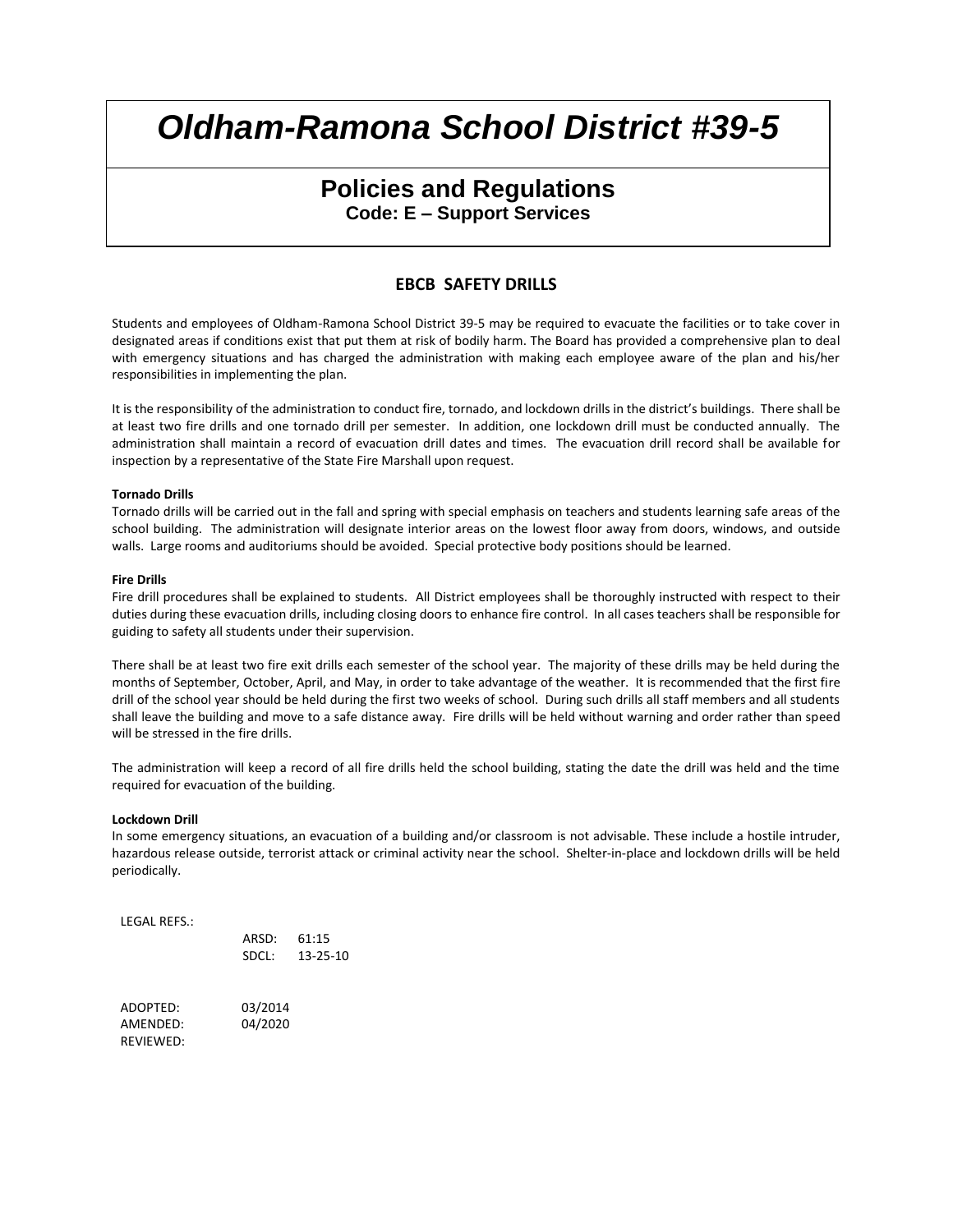## **Policies and Regulations Code: E – Support Services**

### **EBCD EMERGENCY CLOSINGS AND CANCELLATIONS**

The superintendent may close the District schools or dismiss them early when hazardous weather or other emergencies threaten the health or safety of students and personnel. The superintendent may delegate this authority to another staff member in the event of his/her absence.

Schools will not be closed merely to avoid inconvenience. However, the superintendent may excuse all students from attending school, delay the opening hour, or dismiss students early. The superintendent also has the responsibility to see that administrative, supervisory, and operational activity is continued to the extent possible. Therefore, if conditions affect only a single school, only that school will be closed.

In making the decision to close schools, the superintendent will consider many factors, including the following principle ones that relate to the safety and health of children:

- 1. Weather conditions, both existing and predicted.
- 2. Driving, traffic and parking conditions affecting public and private transportation facilities.
- 3. Actual occurrence or imminent possibility of any emergency condition that would make the operation of schools difficult or dangerous.
- 4. Inability of teaching personnel to report for duty, which might result in inadequate supervision of students.

The superintendent will weigh these factors and take action to close the schools only after consultation with traffic and weather authorities.

Students, parents and staff will be informed early in each school year of the procedures that will be used to notify them in case of emergency closing. When schools are closed for emergency reasons, staff members will comply with Board policy in reporting for work.

If school is in operation and the buses do not operate in the rural area, teachers and administrators should realize that rural students are absent, not because of their choosing, and school work and related activities should be governed by this knowledge. If there are any concerns about this, teachers should consult with their building administrator.

### Postponements

Should inclement weather prohibit the operation of the public schools for any portion of a school day, all cocurricular activities will be cancelled with the exception of district or state contests (activities). In such situations, the officials responsible for such contests (activities) will decide if the contest (activity) is to take place and participation by students will be based on their decision. In such cases, the building administrator will announce whether or not the contest (activity) will take place.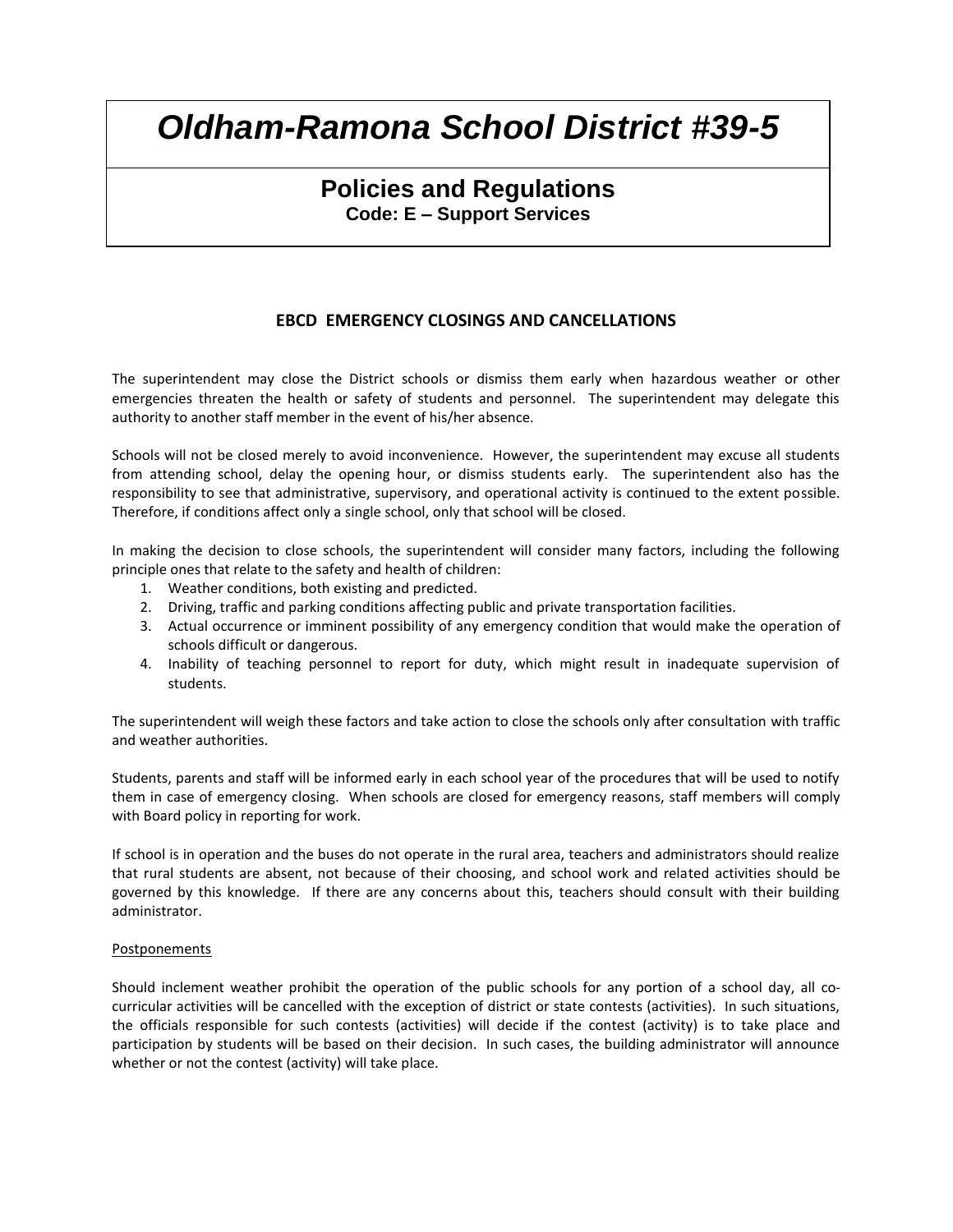When the school has been closed due to the expectation of inclement weather, and the situation does not result in potentially dangerous travel conditions, the superintendent or his designee will have the authority to waive the cancellation of co-curricular activities as described in the above paragraph.

LEGAL REFS.:

| SDCL: | 13-8-39 |
|-------|---------|
| SDCL: | 13-10-2 |
| SDCL: | 13-26-2 |

ADOPTED: 01-2014 AMENDED: REVIEWED: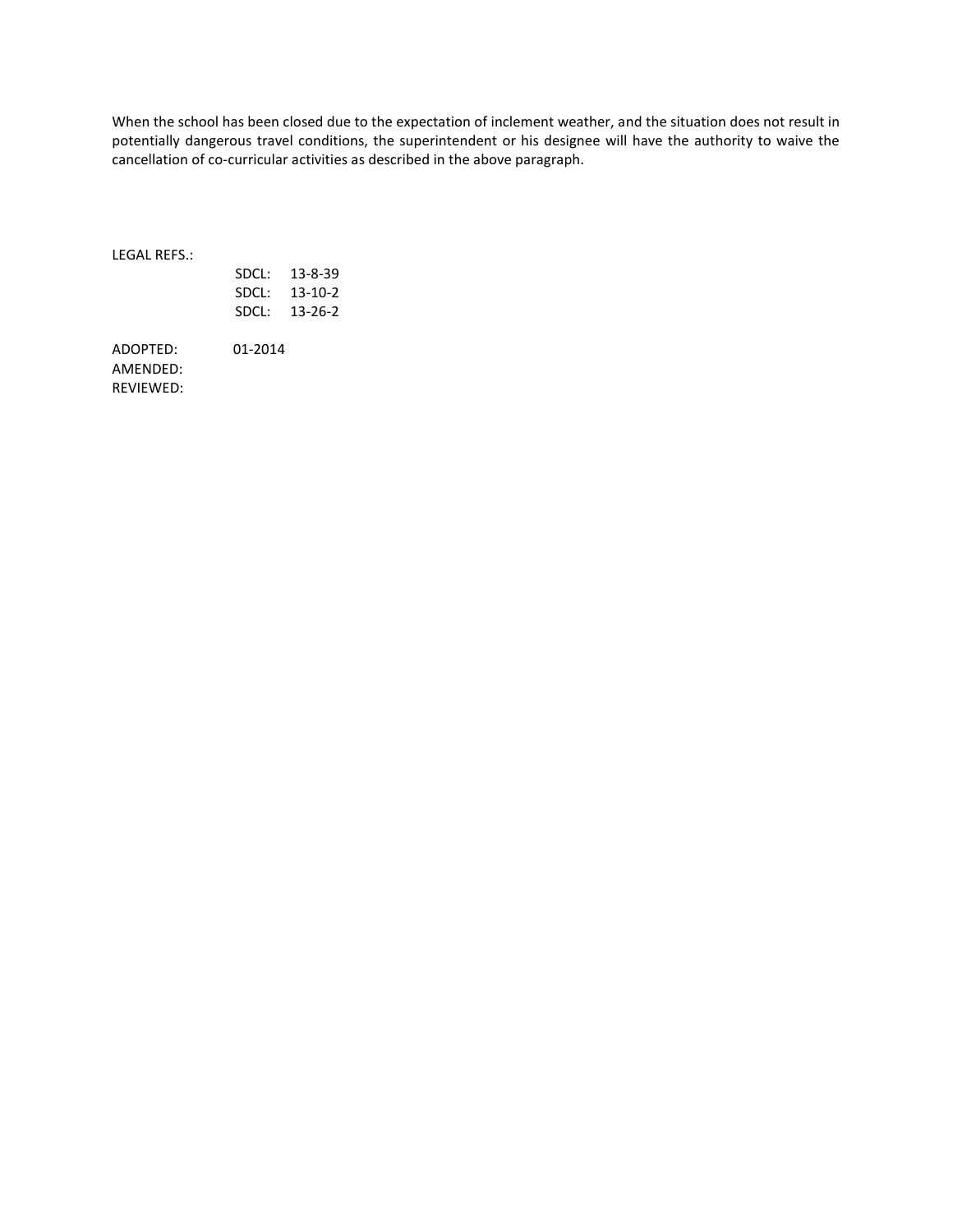## **Policies and Regulations Code: E – Support Services**

### **ECA VIDEO SURVEILLANCE**

The Oldham-Ramona School Board authorizes the use of video surveillance equipment on District property and in school buses as part of a multifaceted approach to ensure the health, welfare, and safety of all students, staff, and visitors while at work or participating in school functions and to help protect school property. The District recognizes it must balance the rights of personal privacy with its duty to provide a safe site for learning and its responsibility to safeguard district facilities and equipment. The superintendent will approve appropriate locations for video surveillance.

The implemented surveillance system should be designed and operated so that the privacy intrusion it creates is no greater than necessary to achieve the system's goals. The District shall comply with all applicable state and federal laws related to video recordings when such recordings are considered for retention as part of a student's record or of a staff member's personnel record, as determined by the District and in accordance with the law.

Installation of camera systems is based on need and funding. Video cameras will be utilized only as approved by the Superintendent or designee.

LEGAL REFS.:

Family Educational Rights and Privacy Act 20 U.S.C. §1232g; 34 C.F.R. Part 99

ADOPTED: 03/2014 AMENDED: REVIEWED: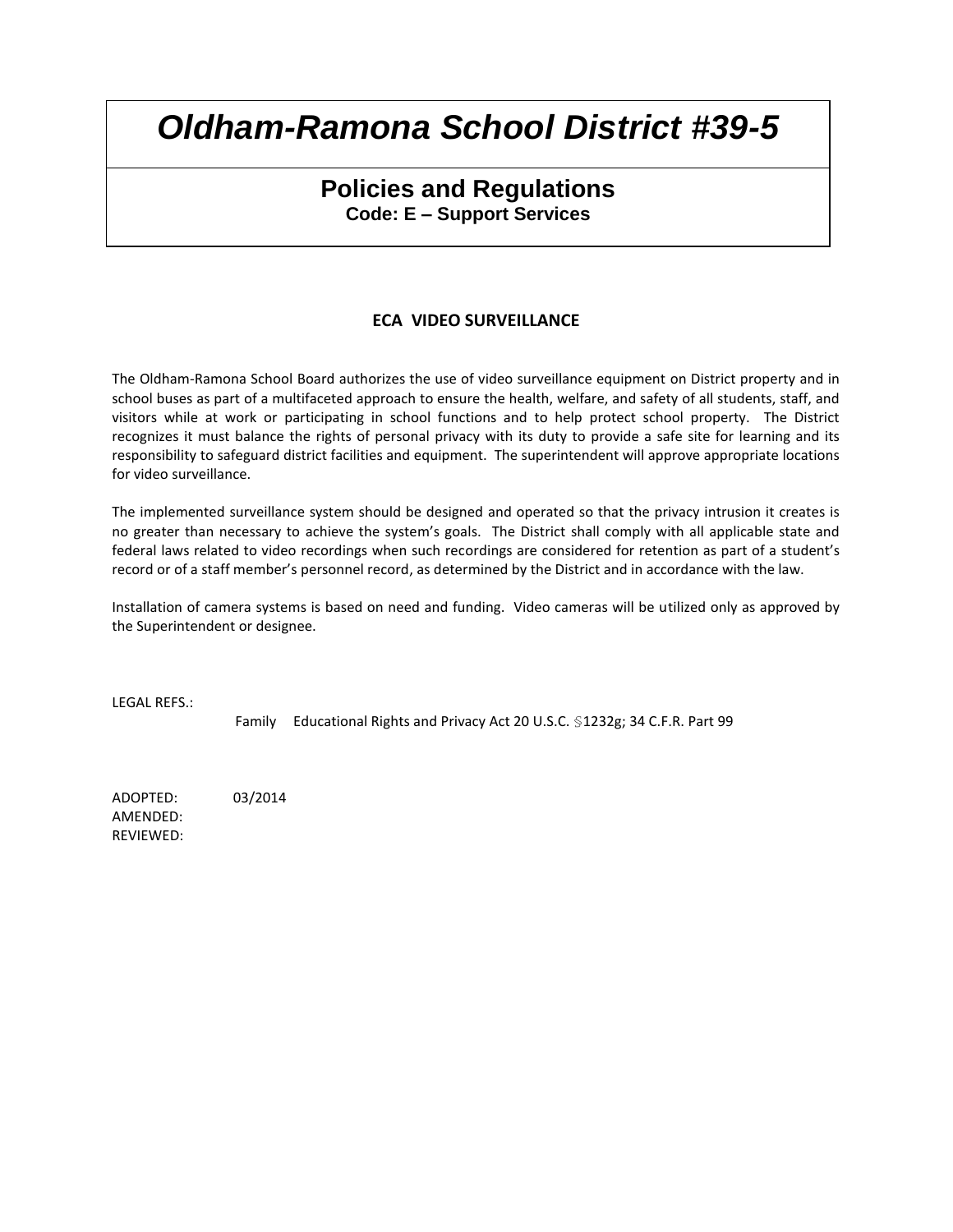## **Policies and Regulations Code: E – Support Services**

### **ECA-R VIDEO SURVEILLANCE GUIDELINES**

The Oldham-Ramona School Board authorizes the use of video surveillance equipment on District property to enhance the safety of students and others on school premises and to deter inappropriate behavior.

In dealing with surveillance of students and employees, the Board recognizes both its obligation to provide appropriate levels of supervision in the interests of safety and the fact that students and employees have privacy rights that are reduced but not eliminated while under the supervision of the school. Thus video surveillance, like other forms of supervision, must be carried out in a way that respects privacy rights.

A video recording is subject to the provisions of the Family Education Rights and Privacy Act (FERPA).

### **Use**

Video surveillance cameras may be used to monitor and/or record in locations authorized by the Superintendent or designee. Public notification signs must be prominently displayed, indicating the use of video surveillance.

Video surveillance is not to be ordinarily used in locations where appropriate confidential or private activities/functions are routinely carried out (e.g., bathrooms, private conference/meeting rooms). The Superintendent or designee must authorize an exception to this on the grounds that no other supervision option is feasible and that the pressing need outweighs the privacy interest of the student or other person likely to be observed. Surveillance of such locations may not be authorized on an ongoing basis.

### **Access and Security**

Only a designated employee or agent of the District will install surveillance cameras. Only designated school officials shall have access to the camera equipment and operations system. For the purposes of this policy, school officials include school administrators and school employees designated by school administrators. Only these school officials shall handle the camera or copies of video segments. Video copies shall be stored in a secure area. Video copies may never be sold, publicly viewed or distributed in any other fashion except as approved for by this policy and/or relevant legislation.

### **Viewing of Video Recordings**

Video monitors used to view video recordings should not be located in a position that enables public viewing. Video recordings may only be viewed by school officials or agents responsible for the technical operations of the system (for technical purposes only).

### **Use of Video Recordings for Disciplinary Action**

Video recordings may be used as a basis for student or employee disciplinary action. Video surveillance recordings involving students are considered to be educational records under FERPA. Consent must be given in order to disclose information contained on video recordings obtained through video surveillance, except to the extent that FERPA authorizes disclosure without consent. Viewing may be refused or limited where viewing would be an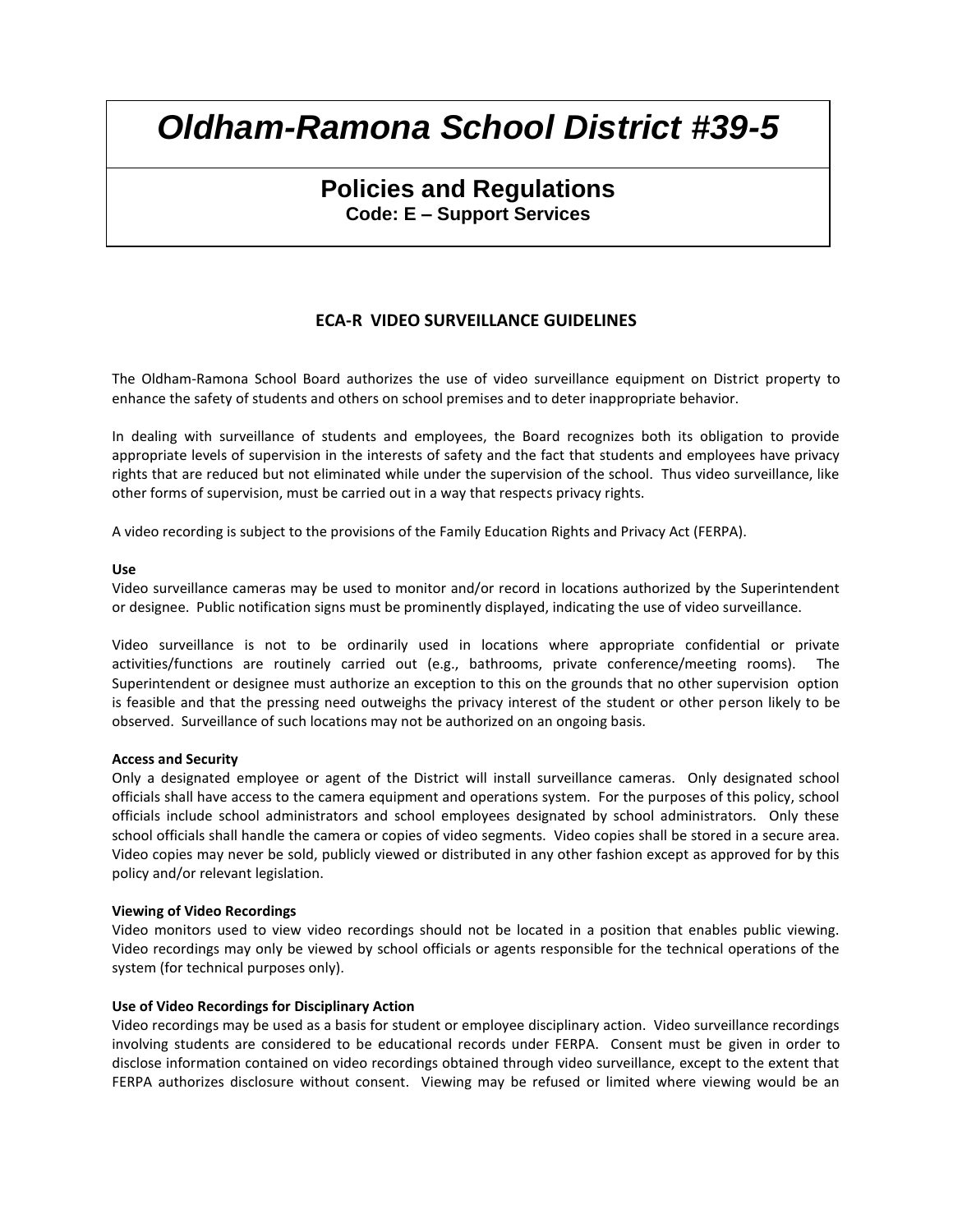unreasonable invasion of a third party's personal privacy, give rise to a concern for the safety of a third party or where protected from disclosure by law. All viewing requests must be submitted in writing.

#### **Retention of Video Recordings**

A copy of a video recording shall be made when an incident results in a long-term suspension, a student injury, or there is a prospect of a legal claim against the District. The copy of the video recording shall be sent to the Superintendent or designee to be kept in a secure location. If a recording is used in the making of a decision about a student or employee, the recording must be kept for a minimum of one year, unless earlier erasure is authorized by or on behalf of the individual.

For all other purposes video recordings shall be maintained for at least two weeks and then erased unless they are being retained as indicated in the preceding paragraph or at the request of the school administration.

#### **Review**

The administration is responsible for the proper implementation and control of the video surveillance system. The Superintendent or designee shall conduct an annual review to ensure that this policy and procedures are being followed.

LEGAL REFS.:

Family Educational Rights and Privacy Act 20 U.S.C. §1232g; 34 C.F.R. Part 99

ADOPTED: 03/2014 AMENDED: REVIEWED: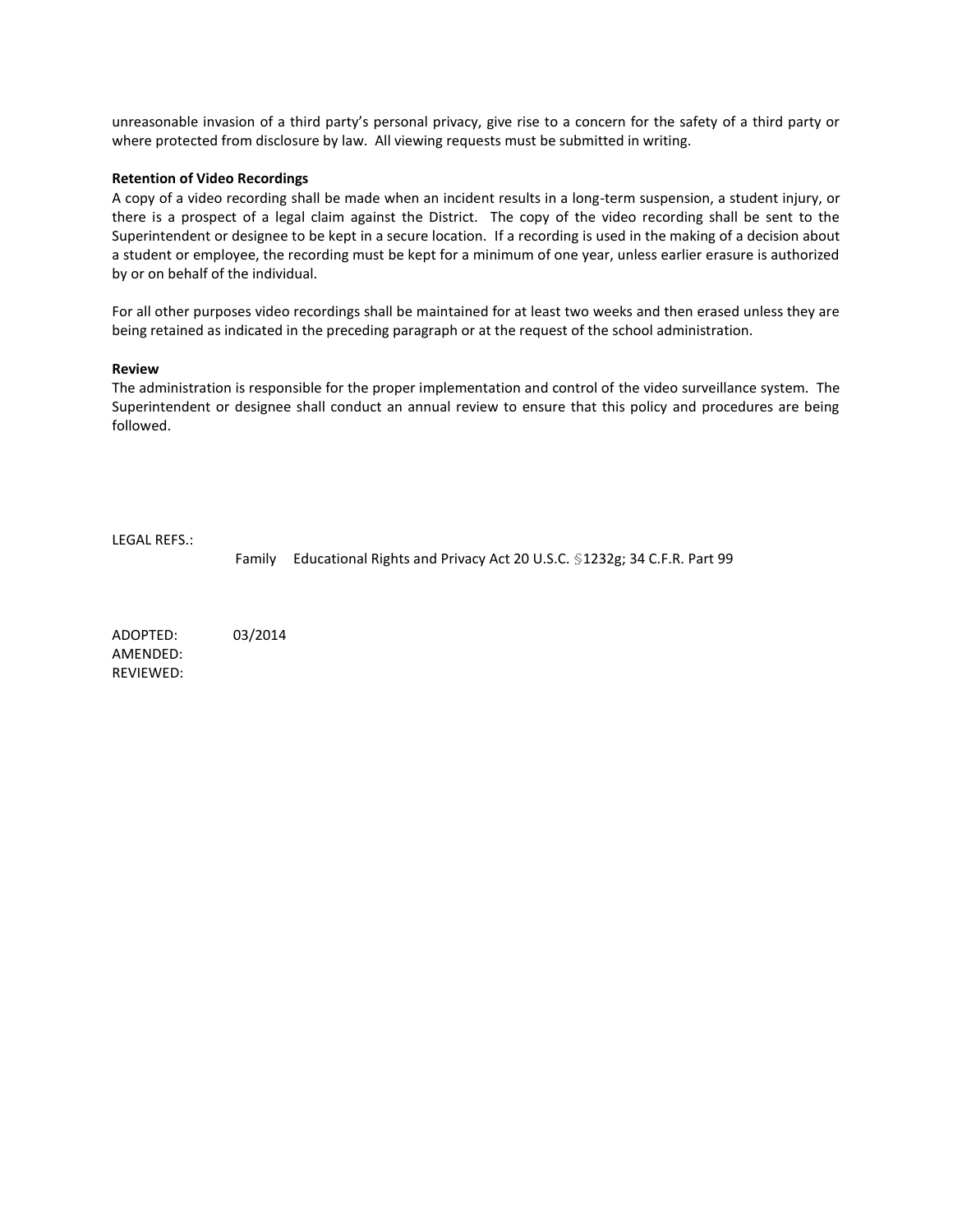## **Policies and Regulations Code: E – Support Services**

### **EEA STUDENT TRANSPORTATION SERVICES**

The major purpose of school transportation is to get students who reside within an unreasonable walking distance from school to school and back in an efficient, safe, and economical manner. Secondary purposes of school transportation are for academic field trips in direct support of curriculum, and transportation for support of cocurricular programs (athletics, music, drama, and the like).

The School District shall provide transportation for eligible students residing within the District boundaries under provisions of state laws.

The District may transport at public expense all eligible students of the District. The Board will set the standards of service. The primary mode of service shall be busing. Parents/Guardians retain the option of providing transportation at their expense. Under this policy any parents/guardians' rights are protected by due process procedures.

Students birth to twenty-one, certified as needing special education or special education and related services shall be provided transportation as determined by an IEP team and addressed on a student's Individualized Education Plan (IEP). However, as it may be impractical to transport certain special education students by regular bus, they may be transported by other conveyances.

The superintendent will be responsible for the day-to-day operation of the school transportation system, and the scheduling and routing of all buses, bus stops and all regulations of the program.

Vehicles owned by the District will be operated by authorized school employees or officials who are properly licensed. These employees and officials must meet all state requirements for licensing.

The management of the school transportation program will meet the following criteria:

- 1. Adequacy: The program provides both necessary and sufficient transportation to and from school and for all other school programs.
- 2. Safety: The scheduling and operating of the program takes into consideration hazards, potential dangers to students, and all appropriate safeguards.
- 3. Economy: The program shall be operated in the most efficient manner possible after considering the constraints imposed by the criteria of adequacy and safety.

The Board authorizes the superintendent, and submitted to the Board for approval, to develop, modify and implement any and all rules, regulations, and/or guidelines necessary to carry out this policy and any related policies.

No established or official transportation route will be extended or changed without board approval. Before recommendation to the Board, the proposed extension or change will be reported to the superintendent, which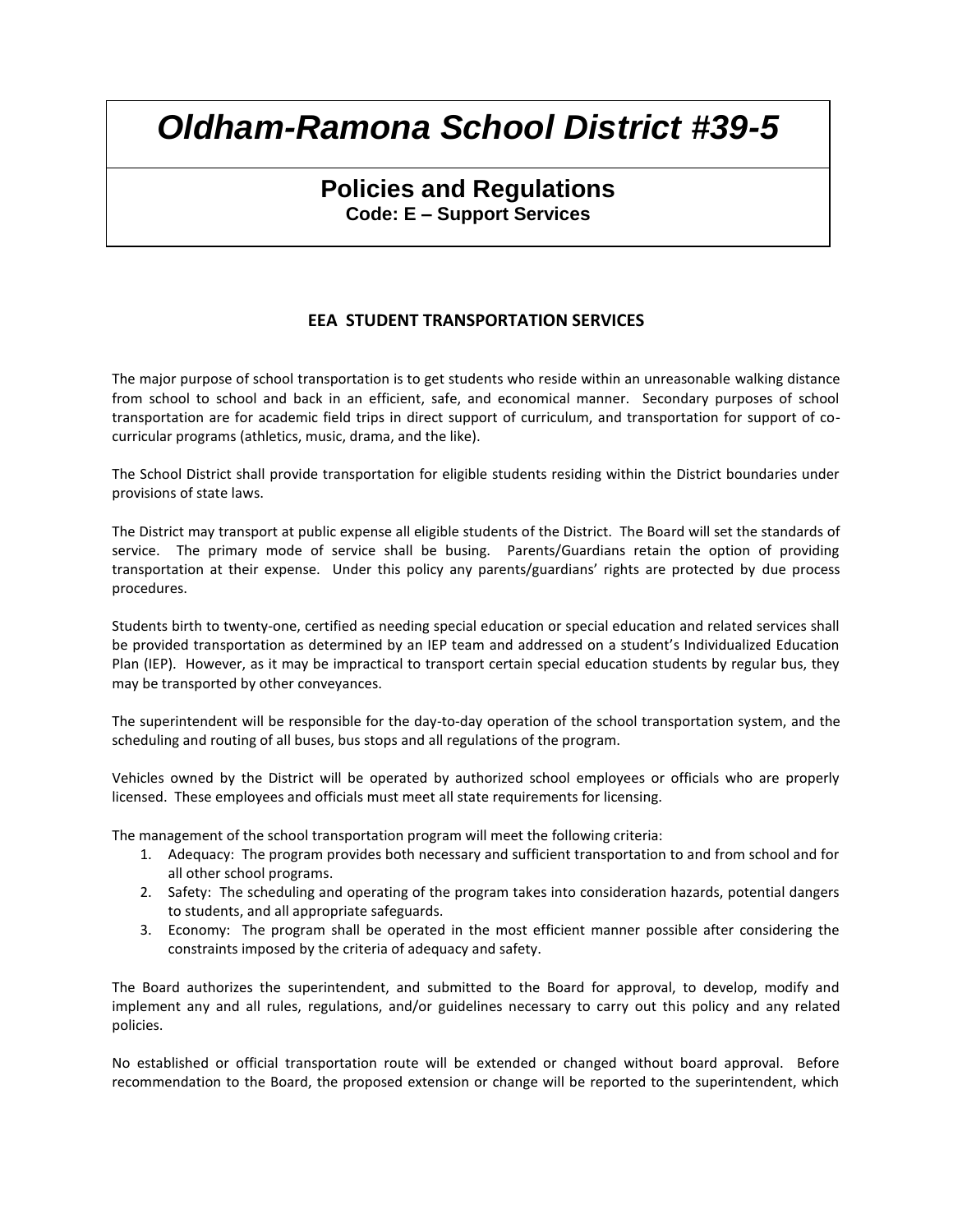will verify that the extension or change has been checked to determine whether it meets all regulations pertaining to safety, efficiency, and economy. Buses will not go off of their designated route to pick up or drop off students.

### Student Transportation for Open Enrolled Students

Parents who open enroll their children into the Oldham-Ramona School District from another school district can either transport their own children to the Oldham-Ramona Schools or utilize the Oldham-Ramona School District transportation service. The Board will review on a case-by-case basis requests for extending a bus route or routes outside of the District boundaries for the purpose of providing bus service to students who are open enrolled into the Oldham-Ramona School District. The criteria that will be used in deciding whether the route or routes should be extended out of the District include but is not limited to: safety, number of students regularly riding the bus, additional miles, additional time, and efficiency.

LEGAL REFS.:

| SDCL: | 13-29       |
|-------|-------------|
| SDCL: | 13-30       |
| ARSD: | 24:05:27:07 |
| ARSD: | 24:06       |
| ARSD: | 24:05:27:03 |
|       |             |

ADOPTED: 01-2014 AMENDED: REVIEWED: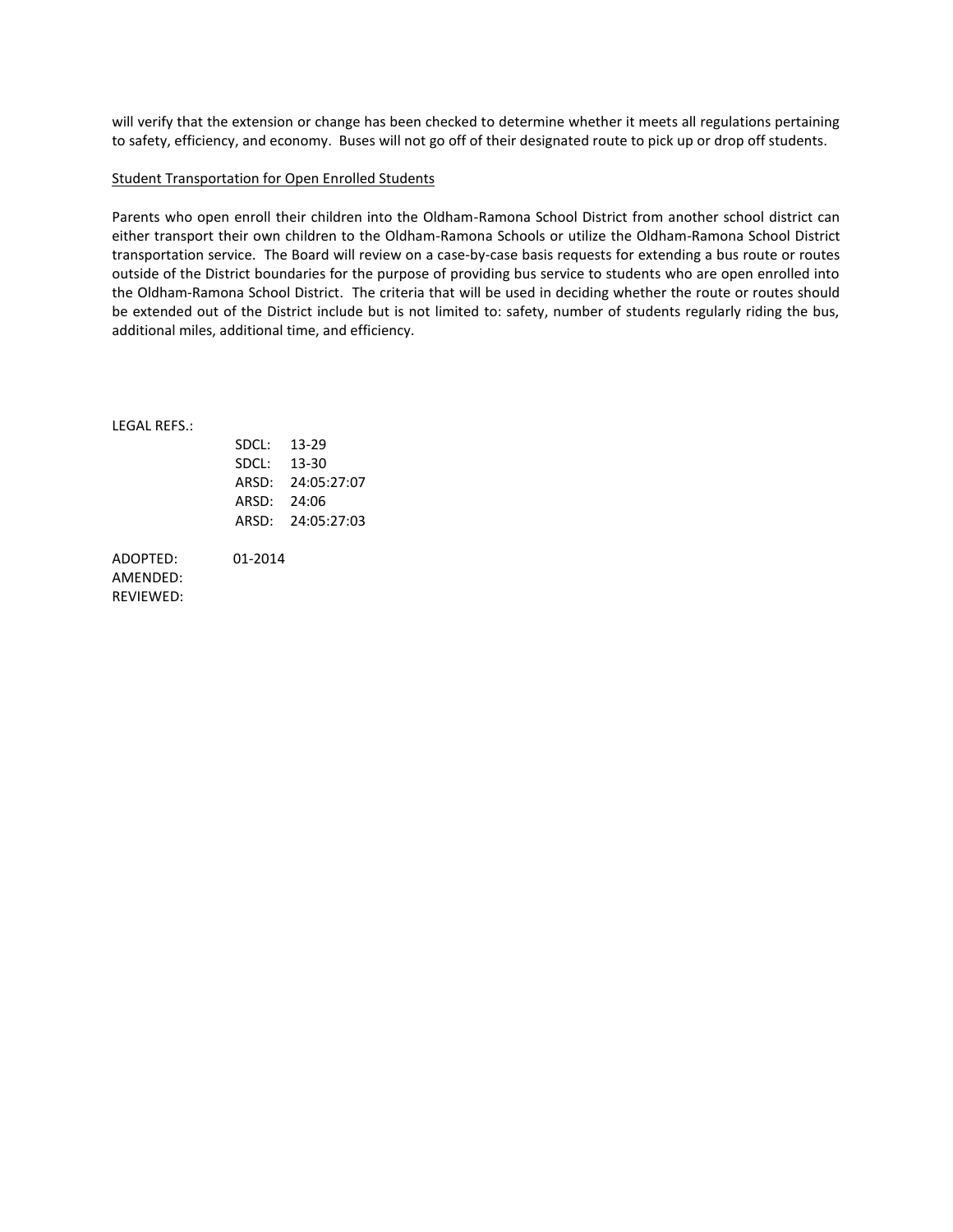## **Policies and Regulations Code: E – Support Services**

### **EEACA DRUG AND ALCOHOL TESTING FOR SCHOOL BUS DRIVERS**

School bus drives shall be subject to a drug and alcohol-testing program that fulfills the requirements of the Federal Code of Federal Regulations. Other persons who drive vehicles designed to transport 16 or more passengers, including the driver, are likewise subject to the drug and alcohol-testing program.

In an effort to comply with federal law by the required compliance date, any testing done under the district's permissive authority before that date shall be conducted in accordance with the procedures set forth in federal regulations.

All District employees required to have a commercial driver's license shall be subject to drug and alcohol testing. All drug and alcohol testing will be conducted in accordance with U.S. Department of Transportation guidelines and regulations. Drug and alcohol testing may occur for employees subject to the DOT regulations under the following circumstances:

### **1. Pre-Enrollment/Pre-Employment Testing**

Tests shall be conducted before the first time a driver performs any safety-sensitive function for the district. Any driver who refuses to submit to a pre-employment, post offer test shall not perform safety sensitive functions.

Safety-sensitive functions include on-duty functions performed from the time a driver begins work or is required to be ready to work until he or she is relieved from work and all responsibility for performing work. It includes driving; waiting to be dispatched; inspecting and servicing equipment; supervising; performing or assisting in loading and unloading; repairing or obtaining and waiting for help with a disabled vehicle; performing driving requirements related to accidents; and performing any other work for the district or paid work for any other entity.

The tests shall be required of an applicant only after he or she has been offered the position.

Exceptions may be made for drivers who have had the alcohol test required by law within the previous six months and participated in the drug testing program required by law within the previous 30 days, provided that the district has been able to make all verifications required by law.

### **2. Post-Accident Testing**

Alcohol and controlled substance tests shall be conducted as soon after any accident as practicable on any driver:

- Who was performing safety-sensitive functions with respect to the vehicle, if the accident involved loss of human life; or
- Who receives a citation under state or local law for a moving traffic violation arising from the accident.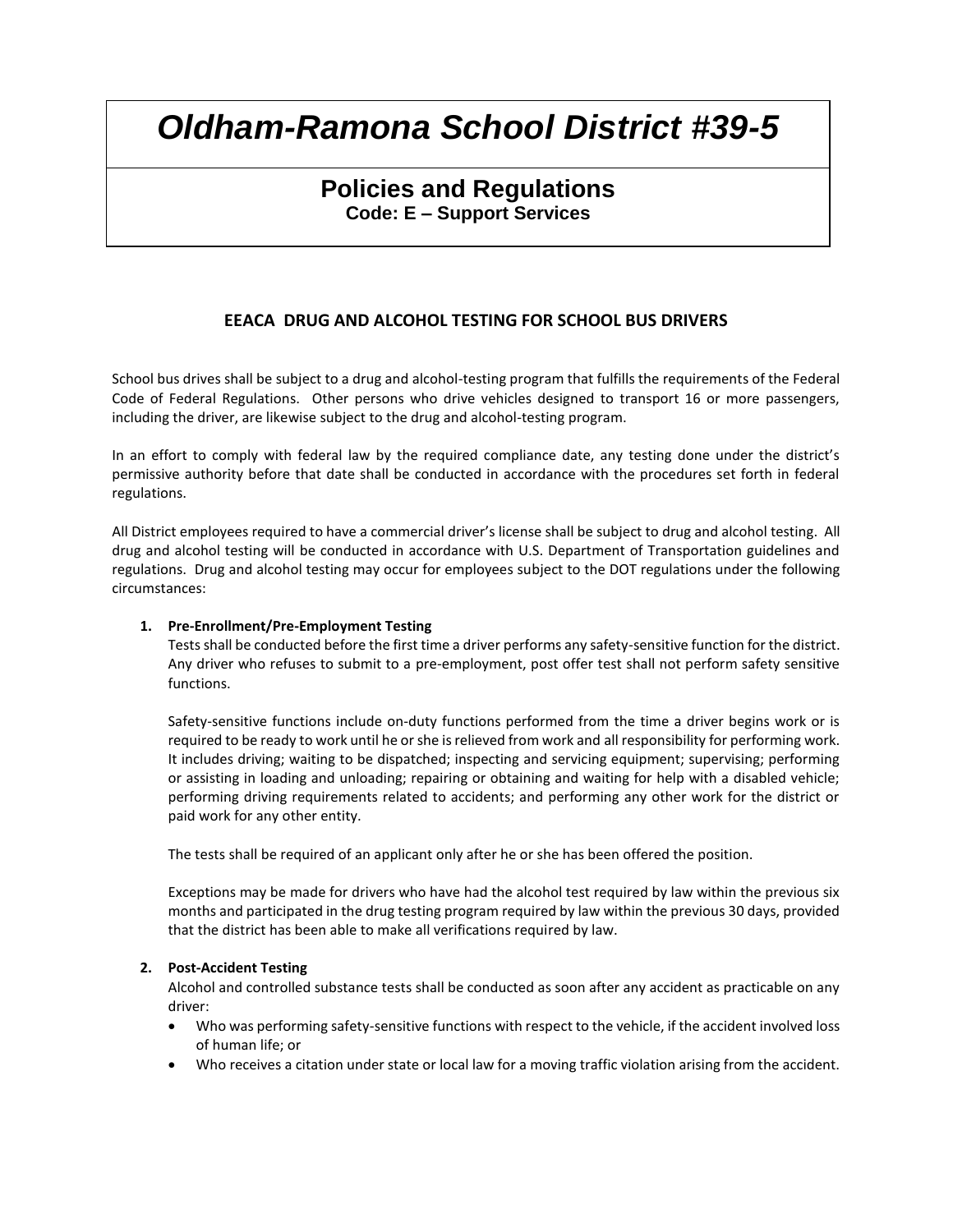No such driver shall use alcohol for eight hours after the accident, or until after he or she undergoes a postaccident alcohol test, whichever occurs first.

If an alcohol test is not administered within two hours or if a drug test is not administered within 32 hours, the district shall prepare and maintain records explaining why the tests were not conducted. Tests need not be given if not administered within eight hours after the accident for alcohol or within 32 hours for drugs.

Tests conducted by authorized federal, state or local officials will fulfill post-accident testing requirements provided they conform to applicable legal requirements and are obtained by the district. Breath tests will validate only the alcohol test and cannot be used to fulfill controlled substance testing obligations.

### **3. Random Testing**

Tests shall be conducted on a random basis at unannounced times throughout the year. Tests for alcohol shall be conducted just before; during or just after the performance of safety-sensitive function. Drivers shall be selected by a scientifically valid random process, and each driver shall have equal chance of being tested each time selections are made.

#### **4. Reasonable Suspicion Testing**

Tests shall be conducted when a supervisor or district official trained in accordance with law has a reasonable suspicion that the driver had violate the district's alcohol or drug prohibitions. This reasonable suspicion must be based on specific, contemporaneous, articulable observations concerning the driver's appearance, behavior, and speech or body odors. The observations may include indications of the chronic and withdrawal effects of a controlled substance.

Alcohol tests are authorized for reasonable suspicion only if the required observations are made during, just before or just after the period of the workday when the driver must comply with alcohol prohibitions. An alcohol test may not be conducted by the person who determines that reasonable suspicion exists to conduct such a test. If an alcohol test is not administered within two hours of a determination of reasonable suspicion, the district shall prepare and maintain a record explaining why this was not done. Attempts to conduct alcohol tests shall terminate after eight hours.

A supervisor or district official who makes a finding of reasonable suspicion shall also make a written record of his or her observations leading to a reasonable suspicion drug test within 24 hours of the observed behavior or before the results of the drug test are released, whichever is earlier.

#### **5. Return-to-Duty and follow up**

A drug or alcohol test shall be conducted when a driver who has violated the districts' drug or alcohol prohibition returns to work to perform safety-sensitive duties.

Employees whose conduct involved drugs cannot return to duty in a safety-sensitive function until the return-to-duty drug test produces a verified negative result.

Employees whose conduct involved alcohol cannot return to duty in a safety-sensitive function until the return-to-duty alcohol test produces a verified result that meets federal and district standards.

A driver who violates the districts' drug or alcohol prohibition and is subsequently identified by a substance abuse professional as needing assistance in resolving a drug or alcohol problem shall be subject to unannounced follow-up testing as directed by the substance abuse professional in accordance with law. Follow-up alcohol testing shall be conducted just before, during or just after the time when the driver is performing safety-sensitive functions.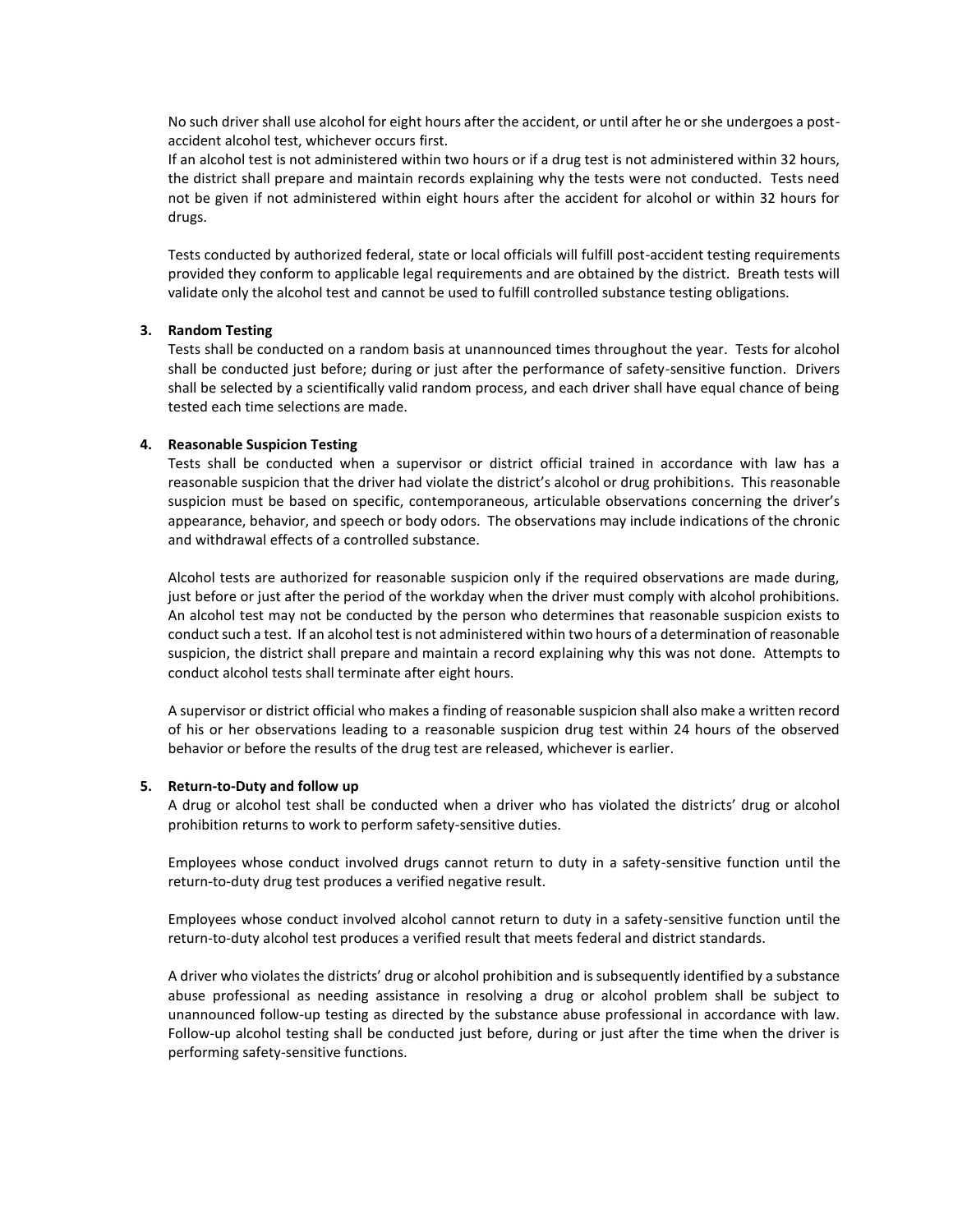### Records

Employee drug and alcohol test results and records shall be maintained under strict confidentiality and released only in accordance with law. Upon written request, a driver shall receive copies of any records pertaining to his or her use of drugs or alcohol, including any records pertaining to his or her drug or alcohol tests. Records shall be made available to a subsequent employer or other identified persons only as expressly requested in writing by the driver.

### Notifications

Each driver shall receive educational materials that explain the requirements of the Code of Federal Regulations, Title 49, Part 382, together with a copy of the districts' policy and regulations for meeting these requirements. Representatives of employee organizations shall be notified of the availability of this information. The information shall identify:

- 1. The person designated by the district to answer driver questions about the material;
- 2. The categories of drivers who are subject to the Code of Federal Regulations;
- 3. Sufficient information about the safety-sensitive functions performed by drivers to make clear what period of the work day the driver is required to comply with Part 382;
- 4. Specific information concerning driver's conduct that is prohibited by Part 382;
- 5. The circumstances under which a driver will be tested for drugs and/or alcohol;
- 6. The procedures that will be used to test for the presence of drugs and alcohol, protect the driver and the integrity of the testing process, safeguard the validity of test results and ensure that test results are attributed to the correct driver;
- 7. The requirement that a driver submit to drug and alcohol tests;
- 8. An explanation of what constitutes a refusal to submit to a drug or alcohol test and the attendant consequences;
- 9. The consequences for drivers found to have violated the drug and alcohol prohibitions of Part 382, including the requirement that the driver be removed immediately from safety-sensitive functions and the procedures for referral, evaluation and treatment;
- 10. The consequences for drivers found to have an alcohol concentration of 0.02 or greater but less than 0.04;
- 11. Information concerning the effects of drugs and alcohol on an individual's health, work and personal file; signs and symptoms of a drug or alcohol problems (the driver's or a co-worker's); and available methods of intervening when a drug or alcohol problem and/or referral to management.

Each driver shall sign a statement certifying that he or she has received a copy of the above materials.

Before any driver operates a commercial motor vehicle, the district shall provide him or her with post-accident procedures that will make it possible to comply with post-accident testing requirements.

When tests are given pursuant to the Code of Federal Regulations, Title 49, Part 382, the district shall so inform drivers before drug and alcohol tests are performed.

The district shall notify a driver of the results of a pre-employment drug test if the driver requests such results within 60 calendar days of being notified of the disposition of his or her employment application.

The district shall notify a driver of the results of random, reasonable suspicion and post-accident drug tests if the test results are verified positive. The district shall also ell the driver which controlled substance(s) were verified as positive.

Drivers shall inform their supervisors if at any time they are using a controlled substance, which their physician has prescribed for therapeutic purposes. Such substance may be used only if the physician has advised the driver that it will not adversely affect his or her ability to safely operate a commercial motor vehicle.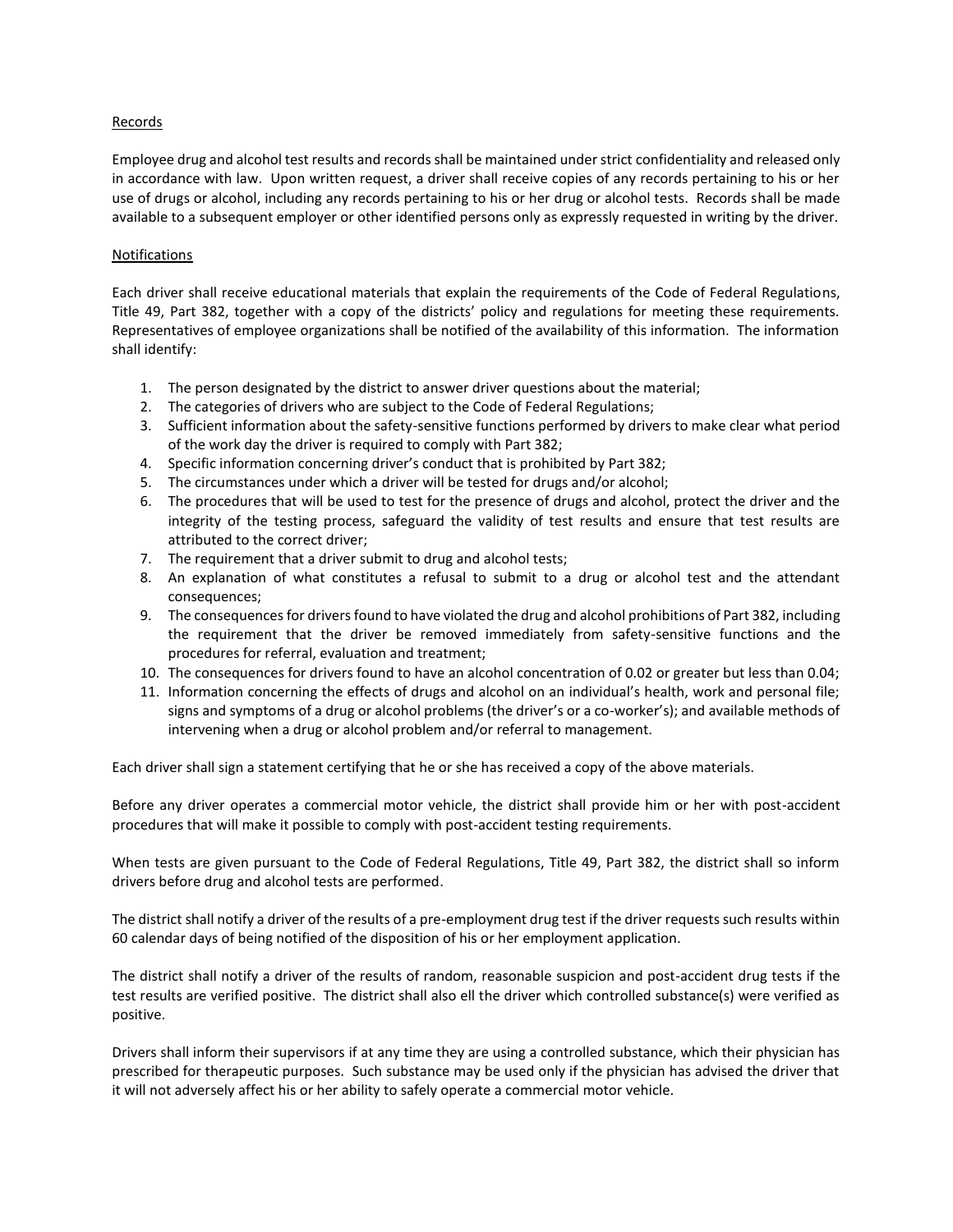#### Enforcement

Any driver who refuses to submit to a post-accident, random, reasonable suspicion or follow-up tests shall not perform or continue to perform safety-sensitive functions.

A driver who is tested and found to have an alcohol concentration of 0.02 or greater but less than 0.04 shall not perform or continue to perform safety-sensitive functions including driving a commercial motor-vehicle until the start of the driver's next regularly scheduled duty period, but not less than 24 hours after the test was administered.

A driver who in any other way violates district prohibitions related to drugs and alcohol shall receive from the district the names, addresses, and telephone numbers of substance abuse professionals and counseling and treatment programs available to evaluate and resolve drug and alcohol-related problems. The employee shall be evaluated by a substance abuse professional who shall determine what help, if any, the driver needs in resolving such a problem. Any substance abuse professional who determines that a driver needs assistance shall not refer the driver to a private practice, person or organization in which he or she has a financial interest, except under circumstances allowed by law.

An employee identified as needing help in resolving a drug or alcohol problem shall be evaluated by a substance abuse professional to determine that he or she has properly followed the prescribe rehabilitation program and shall be subject to unannounced follow-up tests after returning to duty.

LEGAL REFS.:

SDCL: 32-12A-22 SDCL: 32-12A-24 SDCL: 32-12A-25 SDCL: 32-12A-26 49 CFR Part 40 Federal Motor Carrier Safety Administration Regulation Part 382

ADOPTED: 01-2007 AMENDED: 12-2012 REVIEWED: 09-2016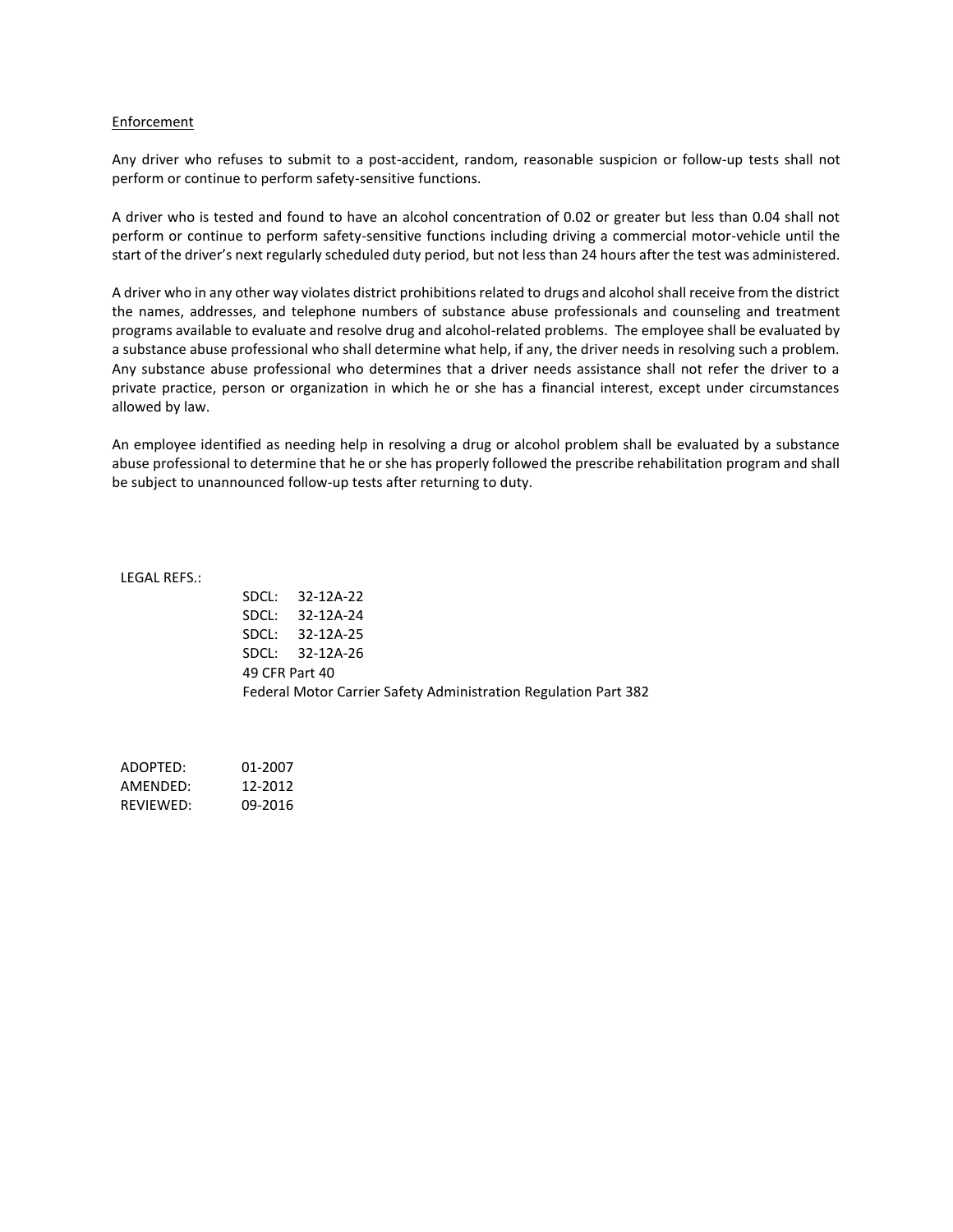## **Policies and Regulations Code: E – Support Services**

### **EFEA SUPPLEMENTAL FOOD SALES**

Given the growing epidemic of obesity in the United States and the link between nutrition and academic performance, it is the policy of the Oldham-Ramona School District to ensure that healthy foods are available throughout the school environment.

All school sales through public vending machines, school stores or a la carte school meal programs from midnight the night before until 30 minutes after the last school bell shall adhere to the criteria set forth in Regulation EFEA-R.

LEGAL REFS.:

2010: Healthy Hunger Free Kids Act USDA: Smart Snack Standards, July 1, 2014

ADOPTED: 10-2014 AMENDED: REVIEWED: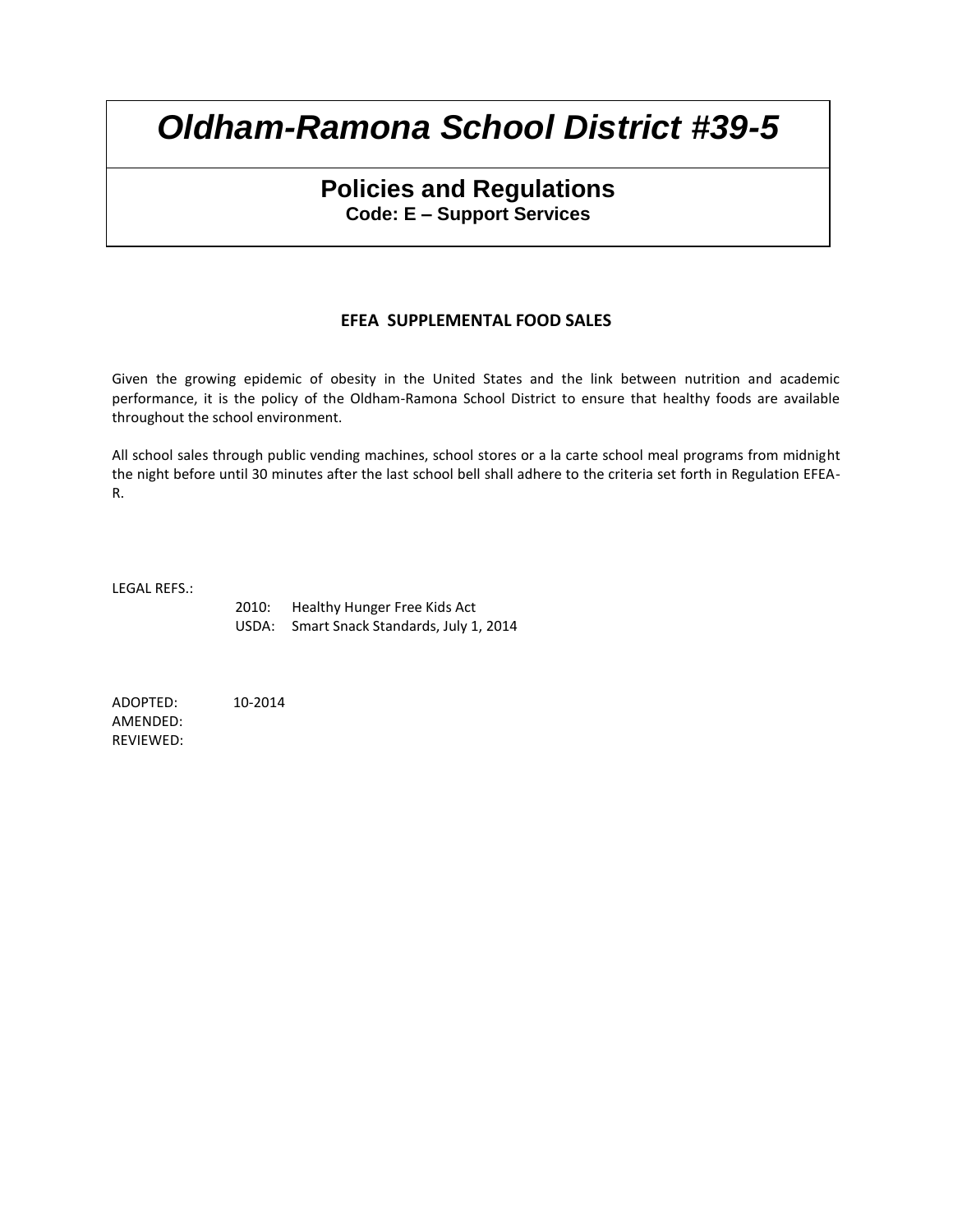## **Policies and Regulations Code: E – Support Services**

### **EFEA-R SUPPLEMENTAL FOOD SALES REGULATIONS**

All school sales through public vending machines, school stores or a la carte school meal programs from midnight the night before until 30 minutes after the last school bell shall adhere to the following criteria that focus on decreasing fat and sugar content:

### **Requirements:**

- 1. Approved Beverages:
	- a. Lowfat (1%), unflavored milk or skim/nonfat fluid flavored or unflavored milk in specific sizes for designated grade groups;
	- b. 100% full strength fruit and vegetable juices in specific sizes for designated grades;
	- c. Plain water, carbonated or not, no size limit for any grade;
	- d. 100% fruit/vegetable juice diluted with water (with or without carbonation), and no added sweeteners in specific sizes for designated grades;
	- e. Other flavored and/or carbonated beverages (less than 20 fl oz) that are labeled to contain less than 5 calories per 8 fl oz, or less than 10 calories per 20 fl oz (high school only).
	- f. Other flavored and/or carbonated beverages (less than 12 fl oz) that are labeled to contain less than 40 calories per 8 fl oz, or less than 60 calories per 12 fl oz (high school only).
- 2. Approved Food Guidelines:
	- a. If combination food, must contain greater than  $\frac{1}{2}$  cup fruit or vegetables or;
	- b. Must be whole grain or;
	- c. Fruit, vegetable, dairy or protein food;
	- d. Must contain greater than 10% daily value of calcium, potassium, vitamin D or dietary fiber;
	- e. Must be less than 200 calories per serving;
	- f. Less than 35% calories from fat;
	- g. Less than 10% calories from saturated fat;
	- h. 0 g as served (less than .5 g per portion) or trans fat;
	- i. Less than 230 mg of sodium;
	- j. Less than 35% total sugars by weight.

### **Education:**

Healthy food education shall be provided through course curriculum, parent and student newsletters, posters in the building and possibly special speakers on nutrition or wellness topics.

LEGAL REFS.:

2010: Healthy Hunger Free Kids Act USDA: Smart Snack Standards, July 1, 2014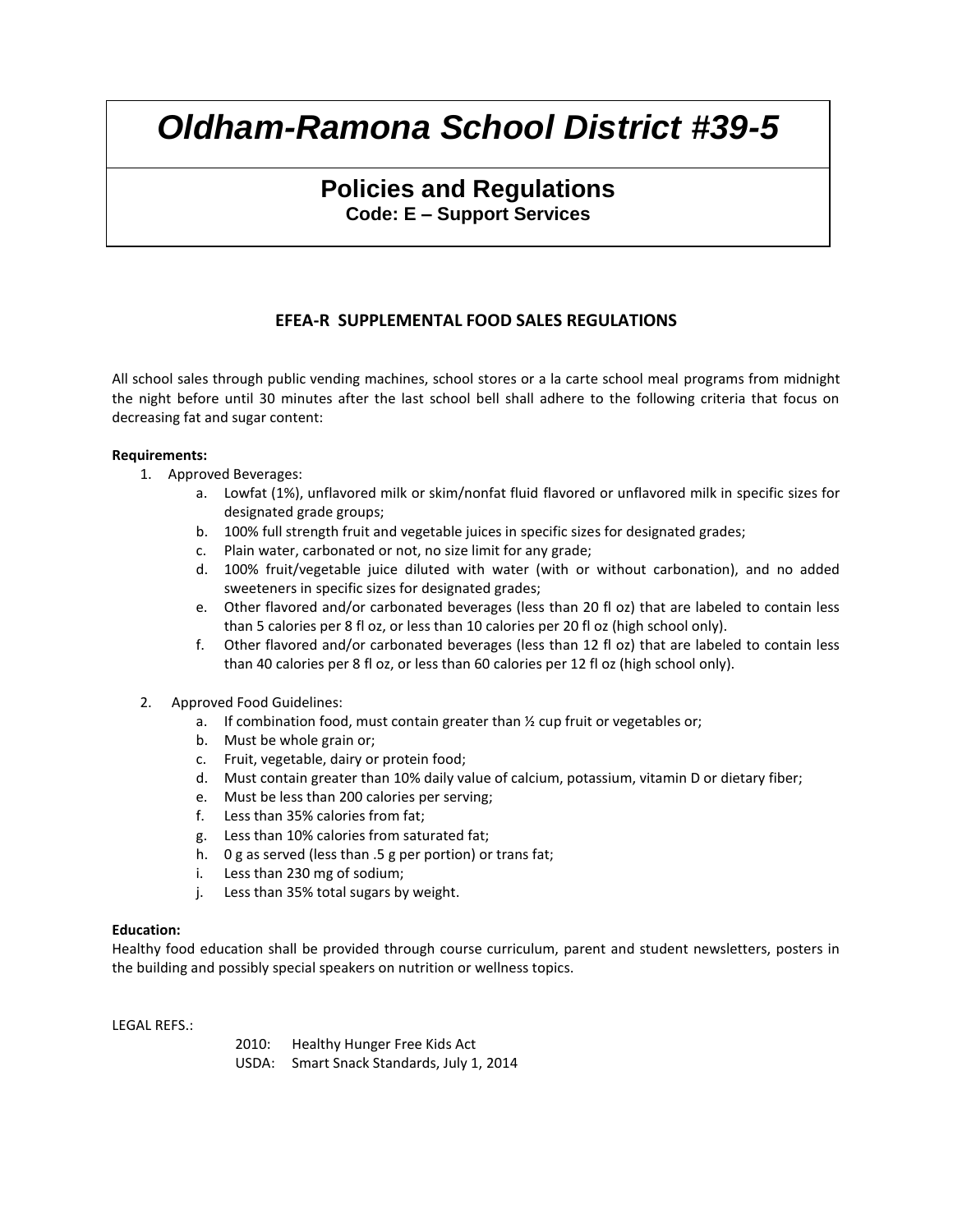ADOPTED: 10-2014 AMENDED: REVIEWED: